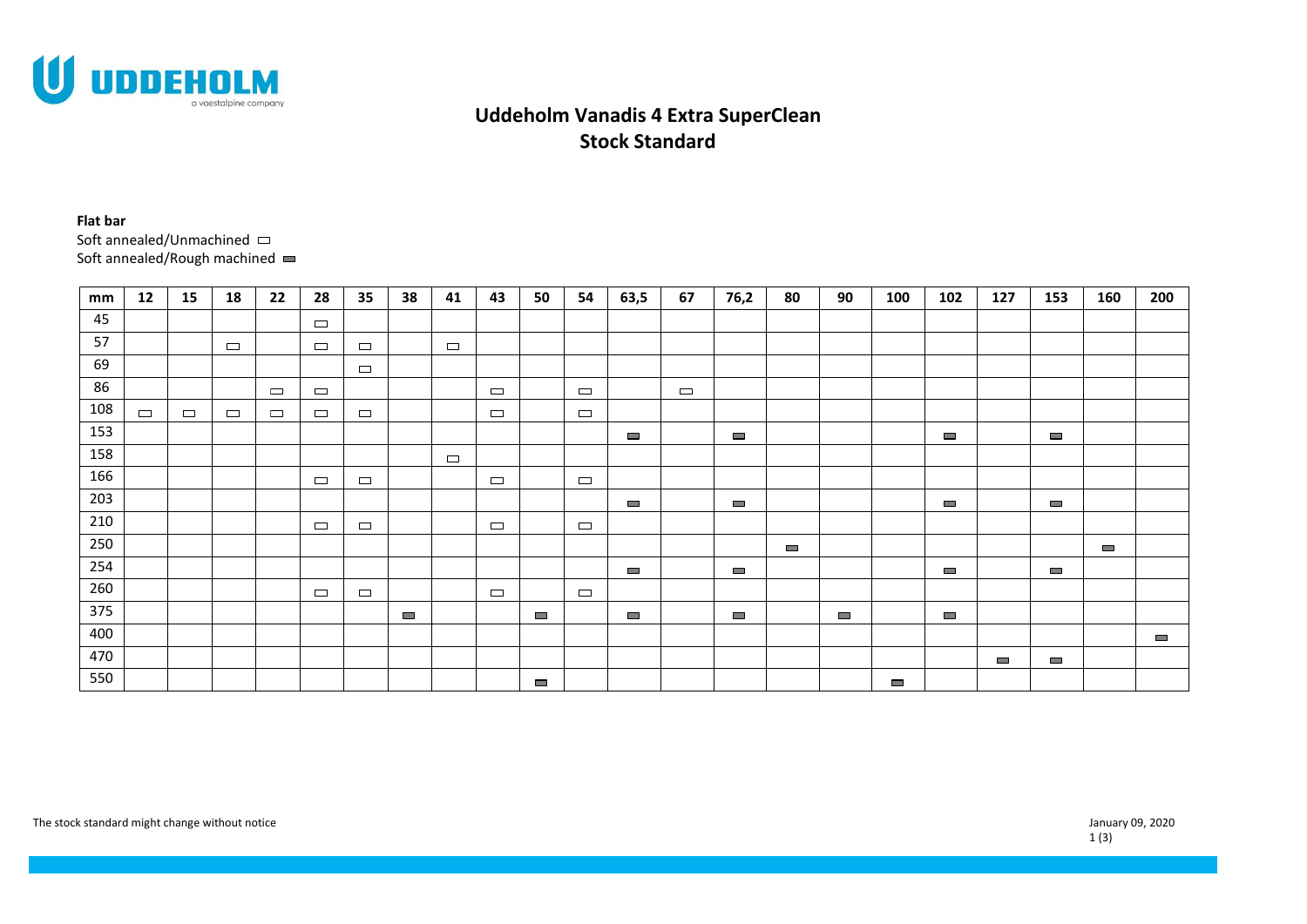

## **Uddeholm Vanadis 4 Extra SuperClean Stock Standard**

### **Square bar**

Soft annealed/Unmachined □ Soft annealed/Rough machined ■

| mm | 28 | 86 | 100 | 153 |
|----|----|----|-----|-----|
|    |    |    |     |     |

### **Round bar**

Soft annealed/Precision machined Cold drawn fix length/Tolerance ISO h9

| mm |  |                |  |          | $4,3$   5,3   6,3   7,3   8,3   10,3   11,3   13,3   15,0 |  |
|----|--|----------------|--|----------|-----------------------------------------------------------|--|
|    |  | $\overline{O}$ |  | <b>O</b> |                                                           |  |

### **Round bar**

Soft annealed/Rough machined

| mm | .<br>14, I | . .<br>TР | 18 | 20 | .<br>23,5 | 25,4 | 28 | 32 | 35 | 38 | 40 | 46 | 50,8 | $- -$<br>57,4 | 60<br>$ -$ | 63,5 | --<br><b>b5</b> |
|----|------------|-----------|----|----|-----------|------|----|----|----|----|----|----|------|---------------|------------|------|-----------------|
|    |            |           |    |    |           |      |    |    |    |    |    |    |      |               |            |      |                 |

| 70 | 76.2 | 80 | 85 | 90 | 95 | 102 | 110 | 115 | 120 | 127 | 130 | 140 | 153 | 160 | 180 | 190 |
|----|------|----|----|----|----|-----|-----|-----|-----|-----|-----|-----|-----|-----|-----|-----|
|    |      |    |    |    |    |     |     |     |     |     |     |     |     |     |     |     |

| mm | 203 | <b>335</b><br>225 | 230 | 250 | 280 | 300 | 330 | 407 | 450 | 500 |
|----|-----|-------------------|-----|-----|-----|-----|-----|-----|-----|-----|
|    |     |                   |     |     |     |     |     |     |     |     |